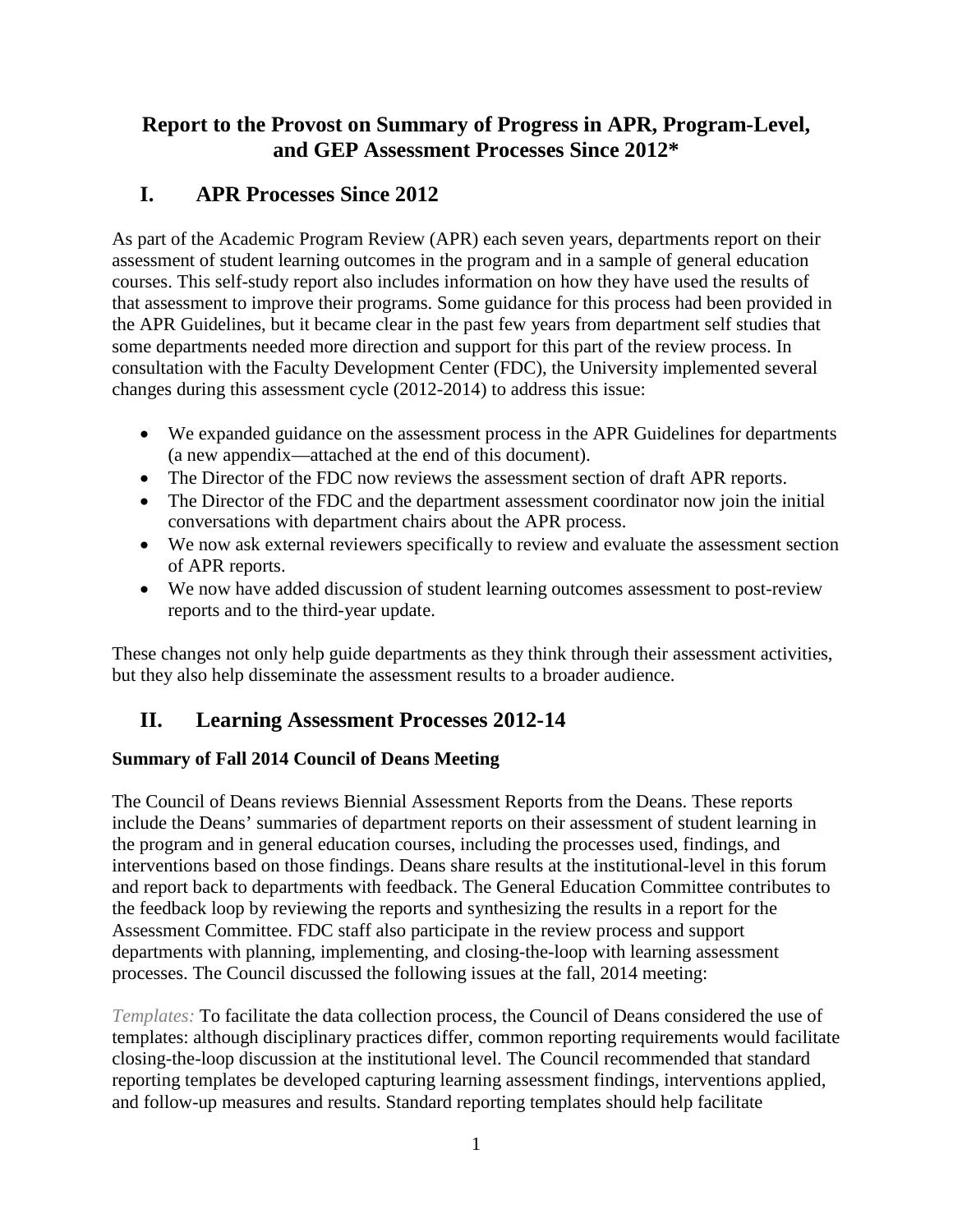discussions about student learning at all levels, and help to overcome challenges of synthesizing student learning results.

*More Curricular Decisions Based on Direct Measures:* Further, the Council discussed the challenges departments face in engaging data from direct measures. Indirect measures have been used more frequently in intervention decisions, and the Council would like programs to be using more data from direct measures for curricular intervention. (Progress has been made over the last several years, however, as shown in Table 1 below in section III Follow-Up).

*Focus on Graduate Learning Assessment:* Additionally, the Council recommended giving graduate learning assessment more attention.

*Adjunct Challenges:* The Council discussed challenges with adjuncts fulfilling learning assessment responsibilities.

### *Recommendations:*

- Enhance and apply direct measures across the university
- Focus on application of direct results and focus less on assessment processes.
- Develop a reporting template to collate college-level learning data and foster discussions.
- Implement a closing-the-loop reporting template (for details see section III).

### **Summary of Spring 2015 Assessment Committee Meeting**

At the April  $6<sup>th</sup>$  meeting of the University Assessment Committee, the Provost began by providing context for the meeting. He noted that combining the discussion on program-level assessment and general education assessment and including stakeholders across the University reflected the University's emphasis on the functional competencies—the institutional level student learning outcomes. The Vice Provost for Faculty Affairs shared the reporting structure for assessment information from the University Assessment Plan, again emphasizing the involvement of campus-wide stakeholders in reviewing the processes and results of student learning outcomes assessment.

The Provost then reviewed the UMBC Assessment Plan's mandate to integrate General Education Functional Competencies (UMBC's institutional-level student learning outcomes) in both the General Education program and the disciplinary programs. In this regard, the chair of the General Education Committee subsequently shared the Committee's report from review of the University's assessment reports during the 2012-14 assessment cycle and noted specific recommendations:

- 1. Foster a new culture of learning assessment, including sharing data and tools.
- 2. Help departments and programs still struggling to close the loop through workshops, FDC consultations, etc.
- 3. Offer additional guidance in direct over indirect measures and in aligning program learning outcomes to the institutional functional competencies. Create a repository of resources.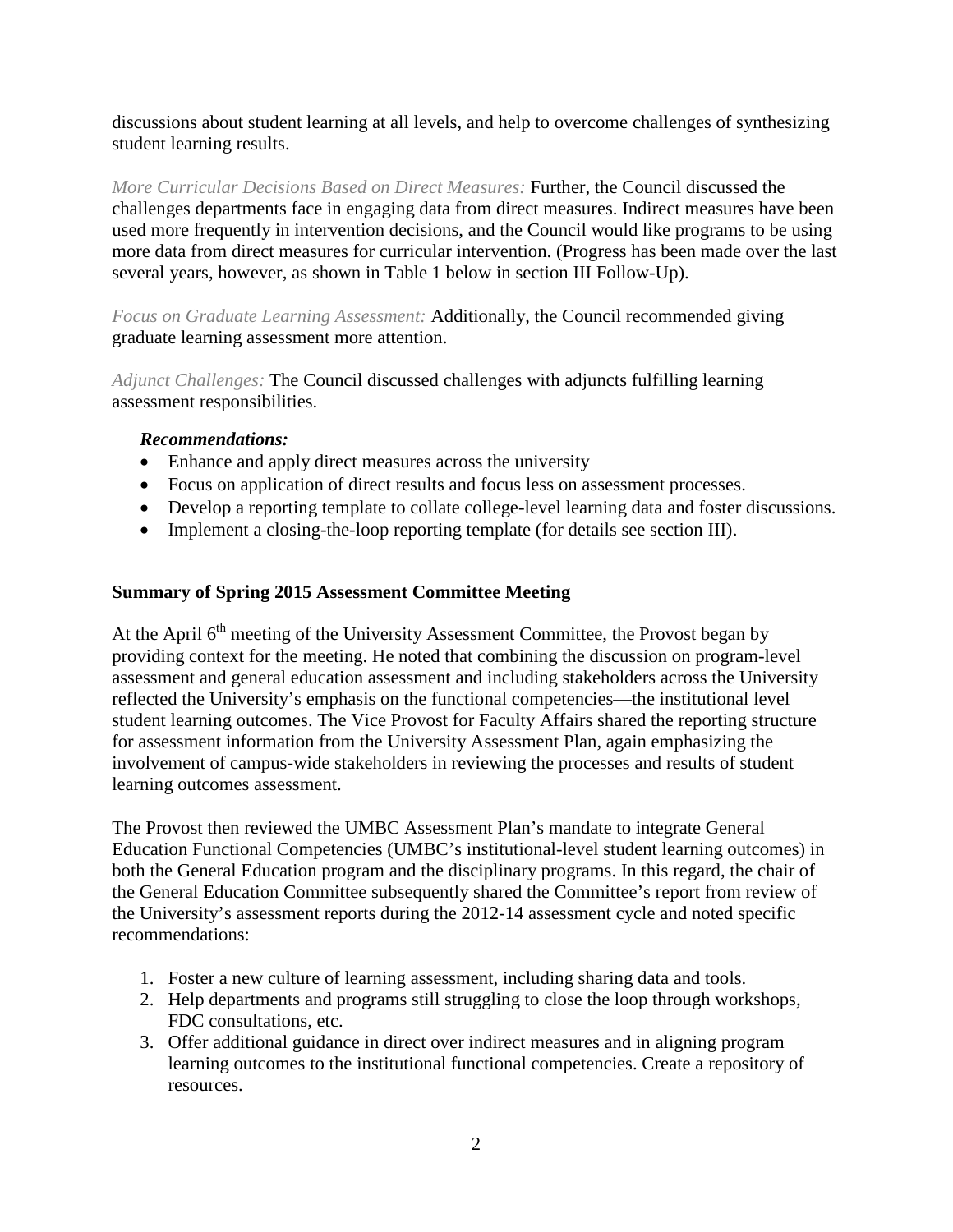4. Avoid curricular decisions made without learning assessment evidence; emphasize evidence-based decision making. Institute an assessment committee for each department.

During the general ensuing discussion, participants in the meeting reported on successful changes in UMBC's learning assessment culture across the campus, as faculty have moved towards a more reflective process about student learning and away from a primary focus on the process of assessment itself. As a result, faculty have taken a more uniform approach to assessment, though some still struggle with using direct measures and applying the data to continuous improvement. Some resistance remains within some departments, but it dissipates when university leaders define assessment as central and separate from tenure and promotion processes. The revisions to the APR process to foster greater attention on the assessment of student learning outcomes were also shared with the Assessment Committee (see Section I).

### *Recommendations from the Assessment Committee Meeting*

- 1. Create a repository for exemplary learning assessment materials to foster collaboration across the campus. Share assessment plans, measures, data, interventions, and follow-up measures to identify where resources are needed and facilitate data-driven decision making.
- 2. Bolster UMBC's learning assessment culture by having administrators visit faculty meetings to discuss UMBC learning assessment processes, emphasize the vital importance of measuring and improving learning, and counter any remaining faculty concerns about assessment results being used in tenure and promotion processes. Continue to make direct assistance available via the FDC.
- 3. Explore solutions for broadening the view of learning in the General Education Program.
- 4. Institute an assessment committee for each department to create expertise and facilitate a culture of assessment.

#### *Closing the Loop on Assessment Committee Recommendations for 2010 and 2012*

*2010 Assessment Committee Recommendations (as approved from the GEC Report)* In 2010 the General Education Committee Subcommittee on Assessment made recommendations for improvement in our assessment processes. Those recommendations were approved by the Assessment Committee on July 28<sup>th</sup>, 2010. Aspects noted as needing continued support included:

- 1. Departments would benefit from additional support in their efforts to include general education course assessments into their existing assessment plans. The GEC recommends that guidance and reference materials for the development of effective general education course assessment be provided to departments and individual faculty through the UMBC Faculty Development Center.
- 2. The principles and mechanisms for assessment of general education courses should be consistent with those already identified by the department for its program-level assessment.
- 3. To facilitate consistency and coherence of reporting, the GEC recommends the inclusion of the following guidelines in the biennial report template: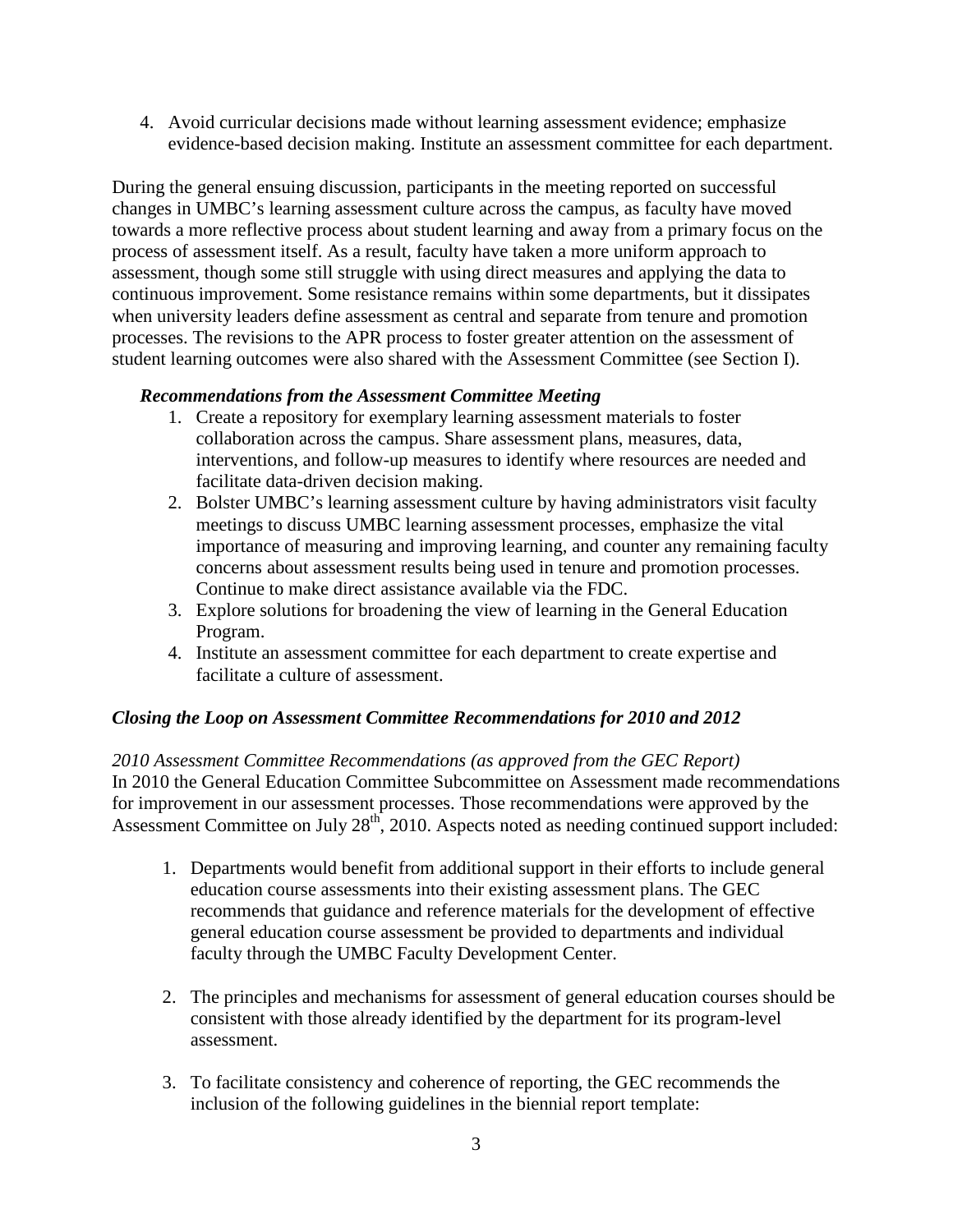Information submitted should include; (a) summary of how the course addresses the distribution area(s) designated; (b) summary of how the course addresses and measures each of the functional competencies designated; (c) examples of learning activities and assessment criteria for measuring functional competencies; (d) summary of assessment results on student learning outcomes regarding designated functional competencies; (e) changes made or proposed to improve student learning; and (f) evaluation of changes and improvements implemented to improve student learning.

### *2010-2012 Learning Assessment Cycle Responses to the 2012 Assessment Committee Recommendations*

- 1. The FDC provided and continues to provide extensive resources and support to faculty and departments around assessment of student learning outcomes (specific instances are documented elsewhere). The Director of the FDC met with individual faculty to formulate assessment plans and help interpret data, met with departments who requested help in refining their plans and developing rubrics, held workshops on developing rubrics, and conducted yearly workshops on assessment for chairs in the College of Arts, Humanities, and Social Sciences at the request of the Dean.
- 2. Most departments have developed plans for general education assessment which are indeed consistent with their program assessment plans. Some departments in the College of Natural and Mathematical Sciences (CNMS) continue to find this challenging, but in 2014 the Dean of CNMS instituted a College-wide Assessment Committee charged with providing support for assessment in general and including this specific issue.
- 3. Departments submitting courses for approval for the general education program are required to include information from items a-c in the application itself. Items a-f are also required as part of the report on assessment results in general education courses submitted as part of departments' biennial assessment reports.

#### *2012 Assessment Committee Recommendations (as approved from the GEC Report)*

In 2012 the General Education Committee Subcommittee on Assessment made recommendations for improvement in our assessment processes. Those recommendations were approved by the Assessment Committee on February 4<sup>th</sup>, 2013. Aspects noted as needing continued support included:

- 1. Evaluation of assessment using direct measures.
- 2. The use of the data from previously evaluated courses in order to continue to improve student learning.
- 3. Assessment of the processes of learning that the functional competences represent.
- 4. An internet-based submission process that is functional and is part of a work flow process that includes the Registrar, the UGC, and WI courses."

*2012-14 Learning Assessment Cycle Responses to the 2012 Assessment Committee Recommendations*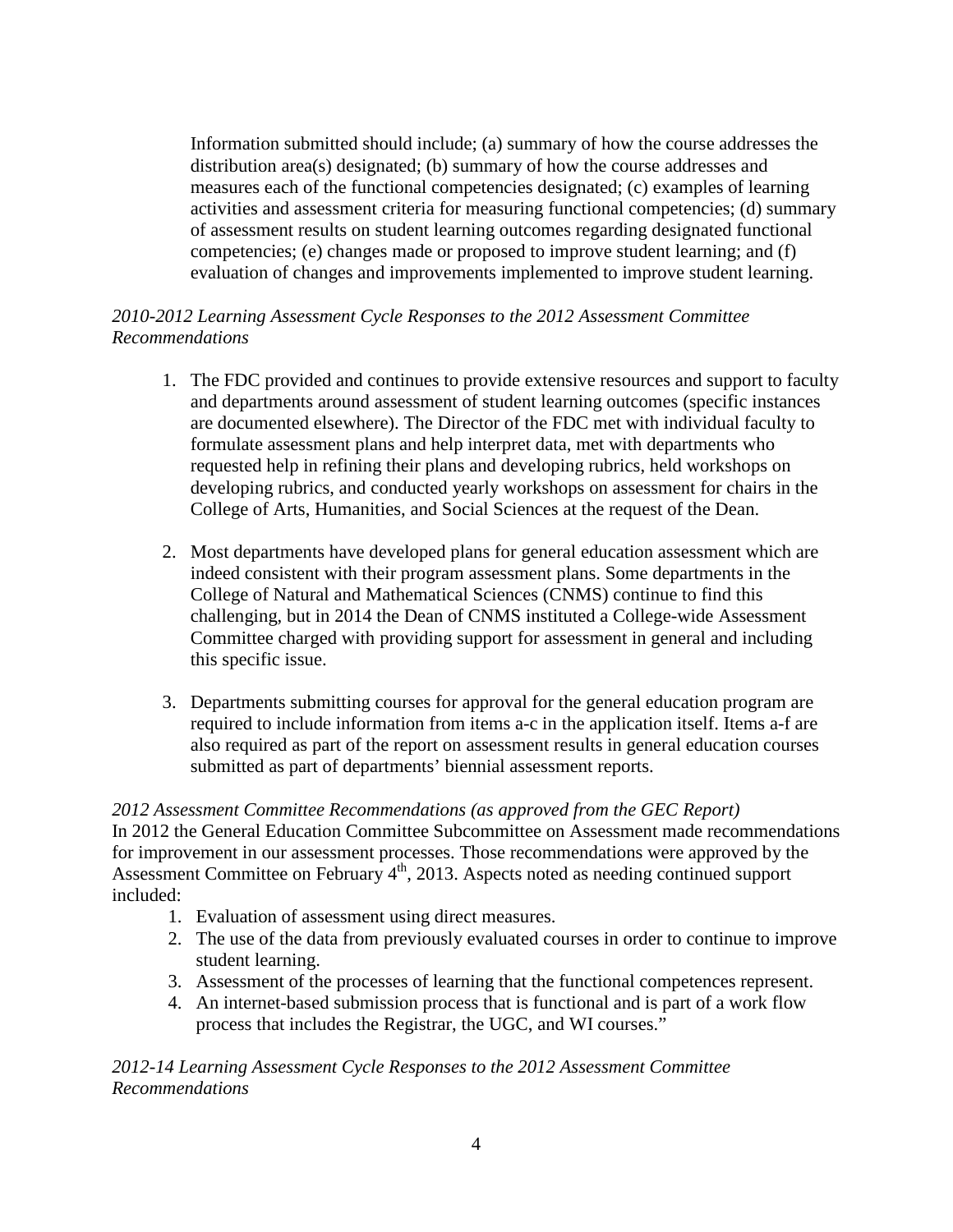- 1. For undergraduate programs, 20/23 departments (87%) of CAHSS departments now use direct measures; 4/4 departments (100%) of CNMS departments do; and 3/4 (75%) of COEIT departments do. In addition, Erickson School has instituted direct measures during this last assessment cycle (see Table 1 above).
- 2. The "closing the loop" data will be forthcoming in collected form via the Provost's prompt to the Deans.
- 3. The form for submitting GEP courses now asks departments for an assessment plan as part of the process. The Committee provides feedback to faculty on these plans to make sure that selected learning goals align with the functional competencies addressed and that the assessment plan is appropriate for those functional competencies.
- 4. The Curriculog System being instituted may or may not address this issue.

# **III. Follow-Up Actions from Assessment Discussions 2014-15**

### *Implementation of Closing-the-Loop Report Template*

In spring 2015, the Provost's Office and the FDC created a reporting template to streamline data and foster comparisons across departments. Each dean requested details on direct and indirect measures, learning data, interventions, and follow-up measures and applications. Departments submitted reports to deans in mid-spring 2015.

## *Compilation of Data on Use of Direct Measures*

Given the recommendations to encourage the use of direct measures of assessment and use those results to propose evidence-based changes to programs, the FDC compared the data from the use of direct measures from an earlier compilation (2009-10) with those reported in this assessment cycle (2012-14). The results in Table 1 show that the University is making progress in that departments are more often using direct measures of student learning to inform meaningful curricular change.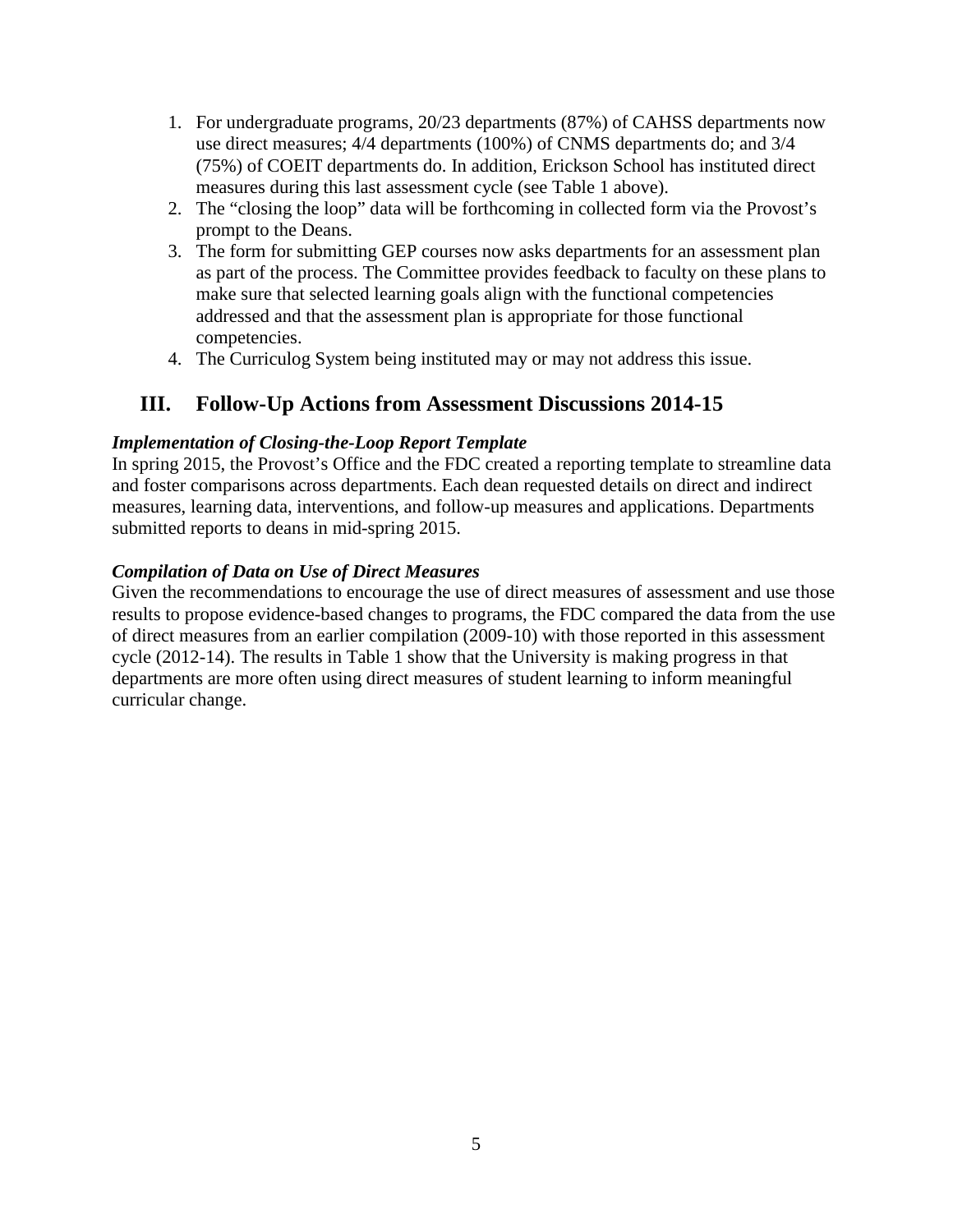#### **Table 1: Comparison of Direct Measures and Closing-the-Loop Applications Undergraduate Programs 2009-10 and 2012-2014**

|                               | % Proposing             | % Using Direct     | % Proposing                |
|-------------------------------|-------------------------|--------------------|----------------------------|
|                               | <b>Changes Based on</b> | <b>Measures of</b> | <b>Changes from Direct</b> |
|                               | <b>Assessment</b>       | <b>Assessment</b>  | <b>Measures</b>            |
| <b>Colleges' Dept Reports</b> |                         |                    |                            |
| AY 2009 and 2010*             |                         |                    |                            |
| CAHSS depts (21)              | 48%                     | 61%                | 43%                        |
| CNMS depts (4)                | 25%                     | 100%               | 25%                        |
| COEIT depts. $(4)$            | 50%                     | 75%                | 25%                        |
| <b>Colleges' Dept Reports</b> |                         |                    |                            |
| AY 2012 to 2014               |                         |                    |                            |
| CAHSS depts (21)              | 81%                     | 90%                | 52%                        |
| CNMS depts (4)                | 50%                     | 100%               | 25%                        |
| COEIT depts. (4)              | 25%                     | 75%                | 25%                        |
| Erickson School (1)           | 100%                    | 100%               | 100%                       |

\*Does not include changes proposed to assessment process; numbers thus revised from earlier report

#### *Creation of Sample Templates for Graduate Program Assessment*

The Graduate School created sample templates for departments to consider or adapt as they review their learning assessment plans for graduate programs. This template was discussed at the Graduate Program Director's meeting on April 15, 2015. The Director of the FDC was invited to be present and answer questions at that meeting.

\*Prepared by Jennifer Harrison and Linda Hodges, Faculty Development Center, 5/28/15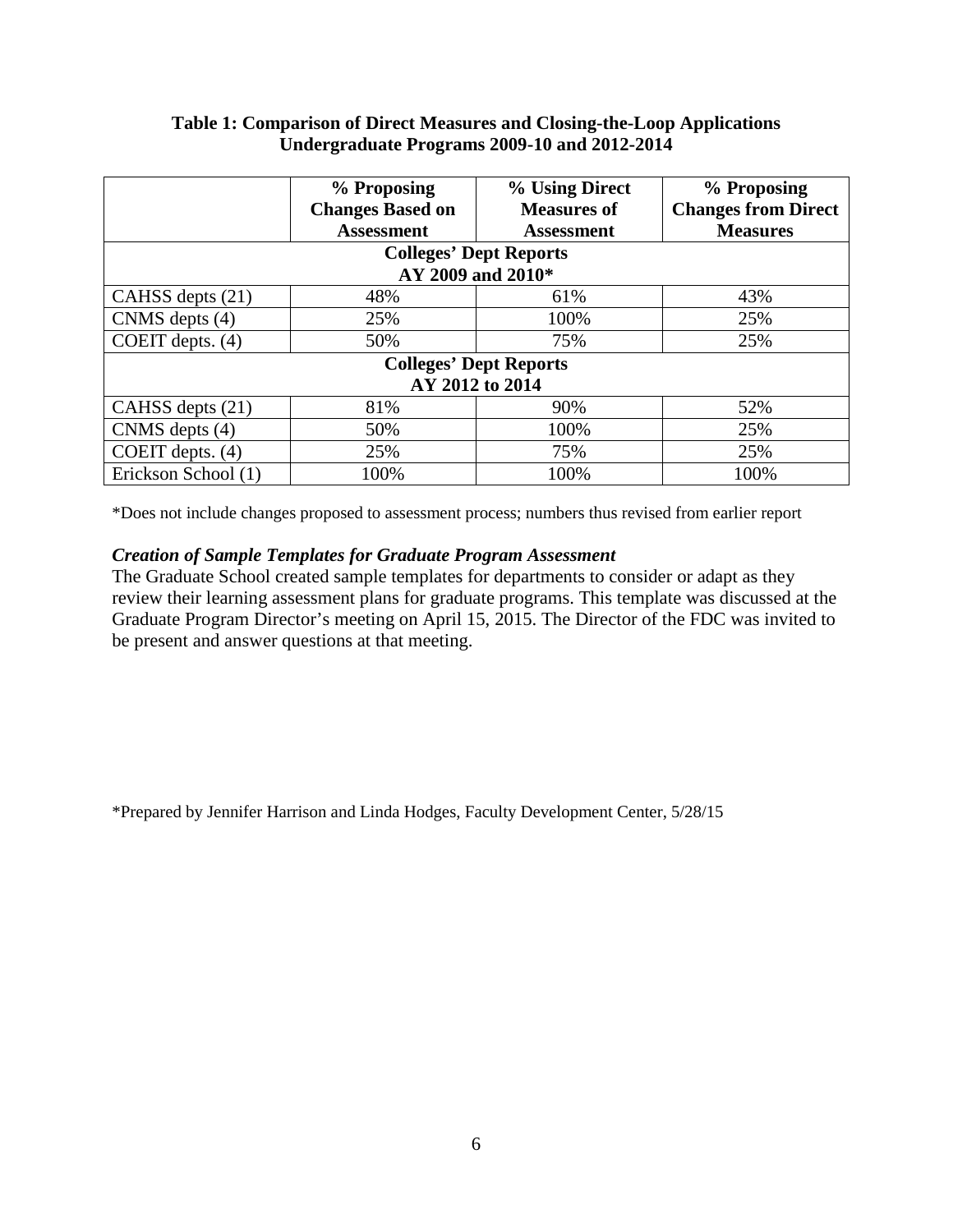#### Appendix \_\_\_\_ **Assessment of Student Learning Outcomes**

1. CONTEXT: Assessment of Student Learning Outcomes

*The purpose of assessment* is to *improve student learning* by:

- gathering evidence on what students are and are not learning and
- proposing changes to instruction or curriculum based on the findings.

#### *Assessment has four steps:*

1) Articulating learning goals or objectives: What do you want students to be able to **do** as a result of taking this course or completing this program?

2) Collecting information on student achievement of these goals, both *direct* and *indirect* measures.

*Direct* includes specific measures of student learning, such as:

- performance on exam questions related to specific learning goals, not just overall grades;
- performance on written work related to specific learning goals as evaluated by specific criteria or rubrics;
- performance in capstone experiences, portfolios, exhibitions, presentations, internships, or creative or research experiences related to specific learning goals as evaluated using specific criteria or rubrics;
- scores on standardized national tests or pass rates on certification or licensure exams. It's especially helpful if the standardized tests have sections that allow you to see where students are achieving specific learning aims and where they are not.

*Indirect* includes measures such as:

- surveys or focus groups of students' or alumni perceptions of their own learning;
- surveys of employers;
- placement of graduates into jobs, or graduate and professional programs;
- department or program review data;
- student achievements such as honors, awards, and scholarships;
- exam or course grades

3) Using the results you collect, *especially the results from direct measures*, determine what step(s) to take to improve student learning.

4) Repeating the process as results from assessment of implemented changes become available.

For examples of evidence of student learning see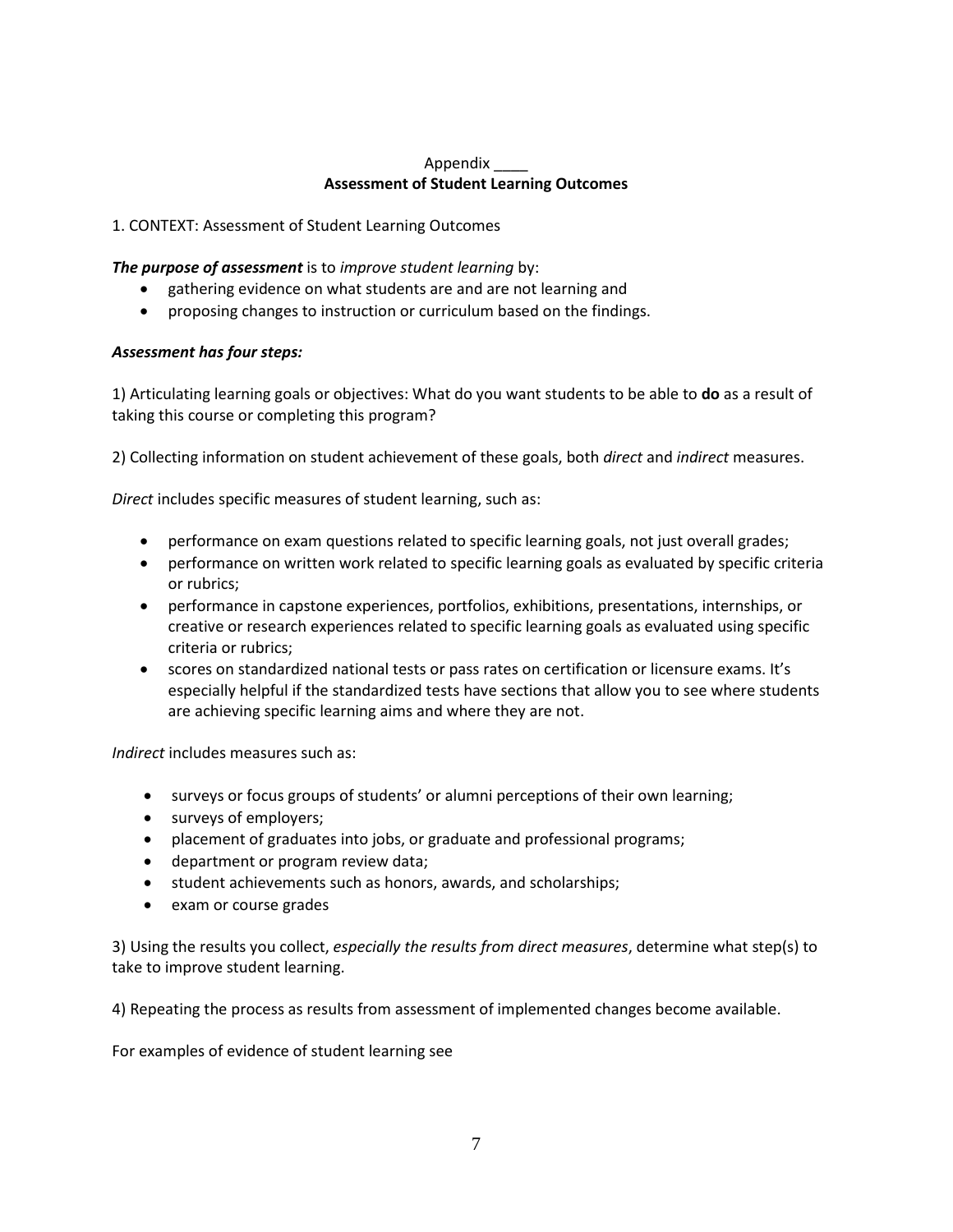<https://www.msche.org/publications/examples-of-evidence-of-student-learning.pdf> from the Middle States Commission of Higher Education web resources reprinted from Suskie, L. (2009). *Assessing student learning: A common sense guide* (2nd ed.). San Francisco: Jossey-Bass.

2. REPORTING STUDENT LEARNING OUTCOMES AS PART OF THE SELF-STUDY

Below is more detailed information about incorporating information about assessment of student learning outcomes into the Self-Study as specified on page 7, section A3c, of the APR Guidelines.

#### Part A,3

c) **Educational goals, learning outcomes, and program assessment plan:** UMBC's assessment program requires that at the time of the APR, departments take these three steps:

- i. Provide in the body of the self-study a summary of the direct assessment of student learning outcomes for the program, including general education courses. This summary includes:
- a description of the direct measures used to evaluate student achievement of the program level goals or general education functional competencies. Direct measures include, for example, *the evaluation of student performance*:
	- o in capstone experiences or on dissertations using evaluation criteria or rubrics;
	- o on student work or performances using evaluation criteria or rubrics;
	- o on embedded test questions;
	- o on pre-and post-tests;
	- o on student portfolios using evaluation criteria or rubrics; and/or
	- o on standardized exams.

The summary may also include *indirect* measures of student learning such as exam or course grades, student evaluations of courses, student perception surveys, and student placements. These indirect measures can provide additional perspective on, or descriptive information about, the results from direct measures.

- a description of outcomes determined from the direct measures of student learning.
- an analysis of strengths and weaknesses of the program identified by reviewing results from the direct measures of student learning.
- a discussion of changes made or proposed at the course and/or program levels to improve teaching and enhance student learning outcomes based on the results found through both direct and indirect measures of student learning.

For additional information and support, please contact the Faculty Development Center at [fdc@umbc.edu](mailto:fdc@umbc.edu) or [lhodges@umbc.edu.](mailto:lhodges@umbc.edu) 3. APR-CONCURRENT SUBMISSIONS TO THE GEC

The following submissions, while not a part of the APR, per se, are required as part of UMBC's Assessment Plan and are prepared in conjunction with the APR.